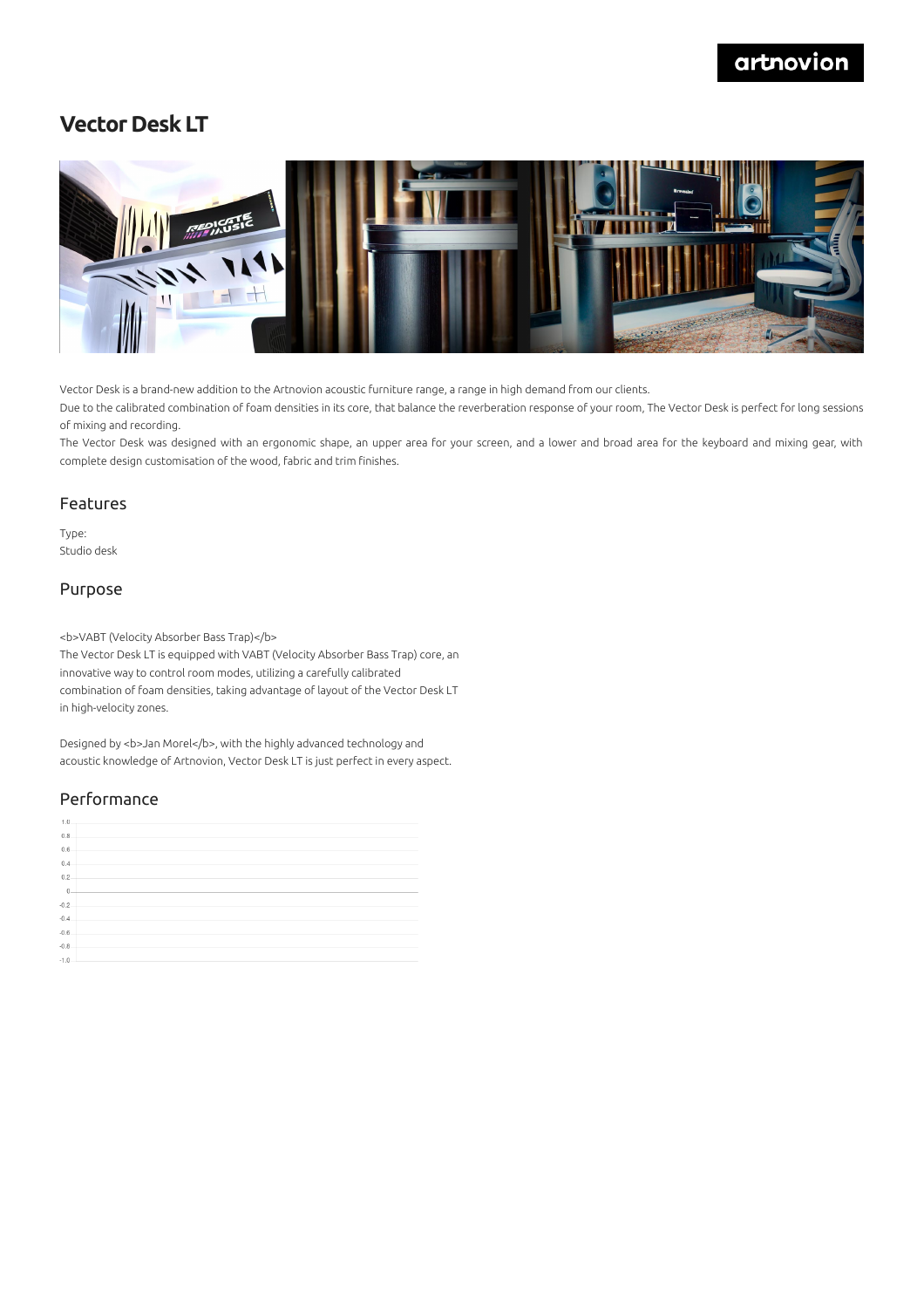

## Add-ons

1800x650x910mm | 80.0 Kg